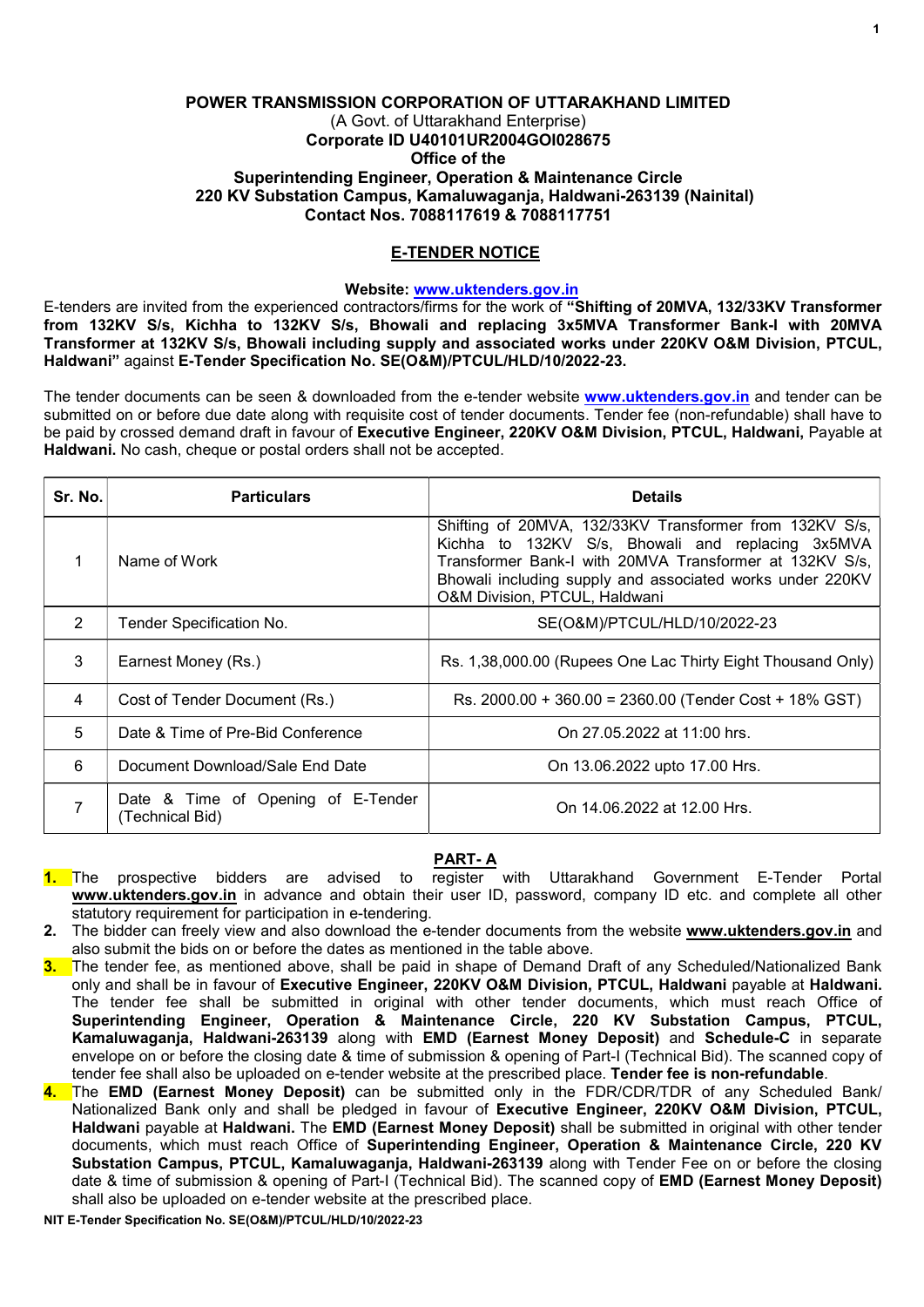$\overline{2}$ 

- 5. The bidder has to quote their prices in 'price bid format/BOQ in excel sheet' only as given on e-tender website. The price bid in PDF is strictly not to be submitted/ uploaded. The schedule P2 (Price incidence of deviation) is given in excel format. If applicable, the bidder shall fill the same and upload with the price bid in PDF format.
- 6. The bidder also to upload the duly filled 'PQR sheet in excel' on e-tender website.
- 7. All the tender documents will be carried out only through e-tendering mode and the bidder has to submit all his tender documents (Like PQR Excel Sheet and Price Bid) in the e-tendering website **www.uktenders.gov.in** and in the meantime the bidders have to scan their Tender Fee, EMD (Earnest Money Deposit), and all the pre-qualifying documents/Supporting Documents for uploading and also submit the hard copy of the same (at least 2 sets) to the undersigned office within the last date and time of the submission of tender.
- 8. If in any case two or more bidder quotes the lowest rate for the same work, the work will be divided equally among the bidders those offering the equal quotes/rates. The right of equal division/allotment of work will be wholly reserved with the authority of calling the tender. After participation in tender if the lowest bidder disagree with the above clause the EMD so deposited with the bid will be forfeited by the concerning authority.

# 9. Joint Venture Firm:-

- (a) In case a bid is submitted by a bidder as a Joint Venture (JV) firm then such joint venture will be allowed for a maximum of two firms only where one will be the lead partner and the other firm will be treated as JV partner.
- (b) In case of Joint Venture, the following condition shall also apply:-
- (c) One of the partners shall be nominated as lead Partner, and this authorization shall be evidenced by submitting a Power of Attorney signed by legally authorized signatories of all the Partners.
- (d) The Lead Partner shall be authorized to incur liabilities and receive instructions for and on behalf of any partners of the Joint Venture, and the entire execution of the Contract, including payment, shall be done exclusively with the LEAD PARTNER.
- (e) All partners of the Joint Venture shall be liable jointly and severally for the execution of the Contract in accordance with the contract terms, and a statement to this effect shall be included in the authorization mentioned under (c) above as well as in the Bid Form and in the Contract form (in case of successful Bid).
- (f) Agreement entered into by the joint venture partners shall be submitted with the bid and will remain in force during the tenancy of contract and Guarantee Period thereafter.
- (g) The lead partner of the Joint Venture firm shall meet 100% of the technical qualifying requirement (TQR) of the respective tender.
- (h) All the partners of JV firms should have the experience for activities of construction/manufacturing of items or equipment's/supply of items or equipment's or products meant for transmission utilities only.
- (i) The above cited requirements are only indicative. The owner reserves the right or requisitions any other relevant information and also reserves the right to reject the Bid proposal of any Bidder, if in the Owner's opinion the Qualification data is incomplete and Bidder is not qualified to perform the Contract satisfactorily.
- 10. This office shall not be responsible if the Tender fee, EMD (Earnest Money Deposit) and Schedule is delayed in transit or is not made available by the Postal Department/Courier at the prescribed address.
- 11. E-tenders shall be received and opened on the date as mentioned above or any extension thereof. In case the above date is declared a holiday, the tenders will be received & opened on the next working day.
- 12. It is mandatory for the bidder to submit the hard copy in original of the following in Rs.100.00 stamp duly notarized, as per the format given in the Tender Form of the tender documents and also upload the copy of the same on e-tender website with the supporting document of technical bid proposal:-
	- (a) Bid Validity Declaration (As per Format).
	- (b) Declaration regarding correctness of the documents (As per format).
- 13. The bidders are requested to read all the instructions/conditions of the bid documents & NIT carefully and submit their bid accordingly. Be insured that all the required and supporting documents have to be uploaded on e-tender website.
- 14. As per guidelines/circular dated 31.08.2011 and dated 18.04.2010 by Directorate STQC, IT Department, New Delhi and CVC, Govt. of India, the use of Class-3 Digital Signature, procured from any certifying authority, is made mandatory for the contractors/firms to login on the website www.uktenders.gov.in. For any details regarding etendering contact mobile no. +91-8899890000 or for technical queries 24×7 Help Desk no. 0120-4200462, 0120- 4001002, 0120-4001005, 0120-6277787 or e-mail at support-eproc@nic.in.

Superintending Engineer Operation & Maintenance Circle 220 KV Substation Campus, Kamaluwaganja Haldwani-263139 (Nainital)

"Save Electricity in the Interest of Nation"